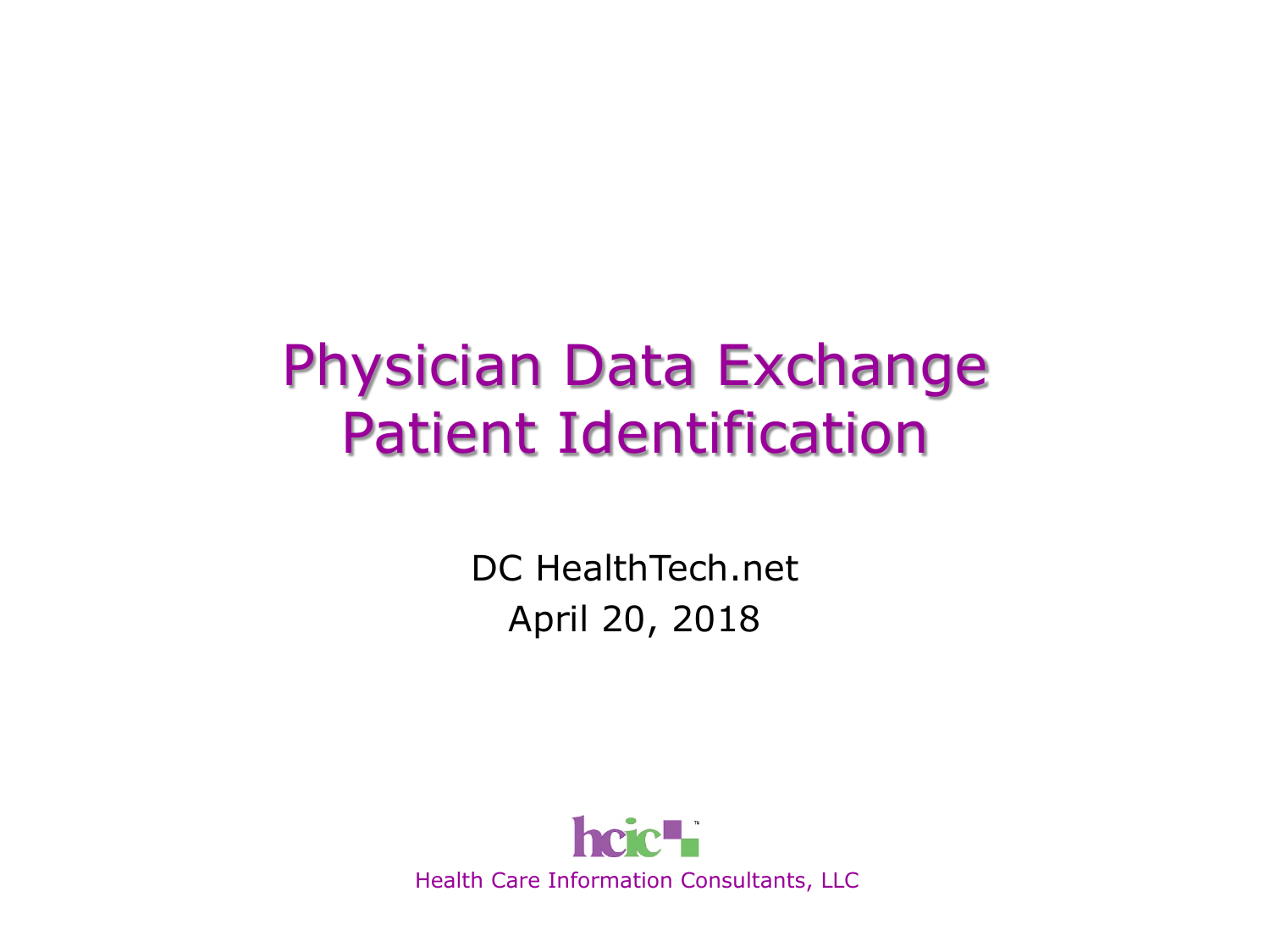### Care Coordination can be Difficult

- On paper, care coordination looks simple: primary care physicians and specialists collaborating to provide the best treatment for patients.
- Policymakers say care coordination can cut costs and improve patient outcomes, but to realize its promise, primary care doctors will have to overcome a number of obstacles to implementation, such as incompatible electronic health records (EHRs), poor communication with specialists, egos, a lack of resources and polypharmacy.

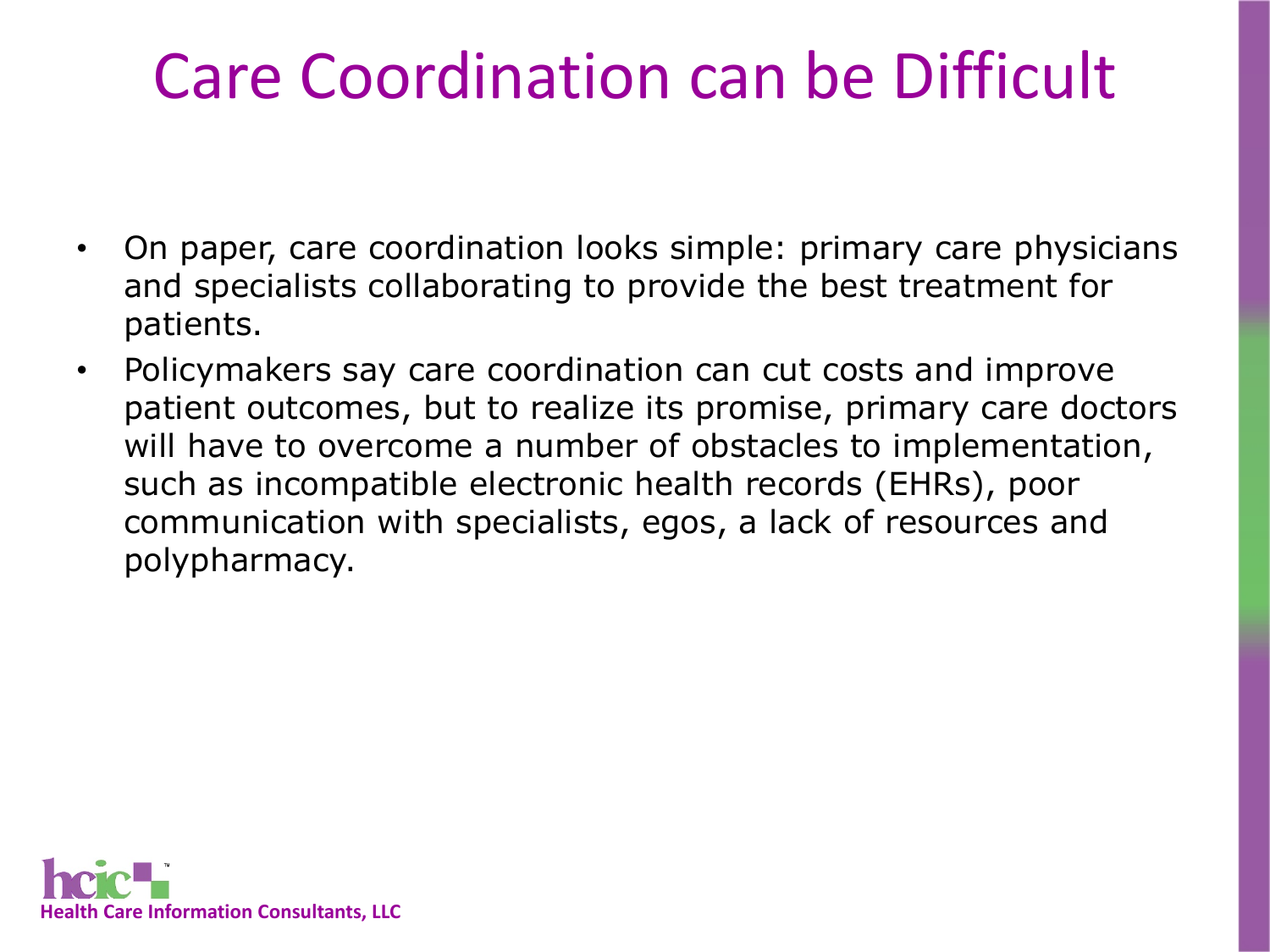# Five major obstacles regarding care coordination for primary care physicians

#### **EHRs and coordination**

• Sharing medical records among providers is essential to coordinated care, but the promise of seamless digital exchanges is still far from reality.

#### **Dealing with specialists**

• One of the greatest challenges to care coordination, primary care physicians say, is working with specialists.

#### **Getting paid**

• Besides getting better results, primary care physicians hope care coordination will lead to better reimbursements from payers.

#### **The polypharmacy problem**

• An additional challenge of care coordination is the risk of harmful polypharmacy—adverse interactions caused by drugs prescribed by different doctors.

#### **Coordinating with patients**

• With all the emphasis on collaboration among primary care physicians, specialists, and other caregivers, the role of the patient is sometimes overlooked. But without the patient's cooperation, coordination does not work.

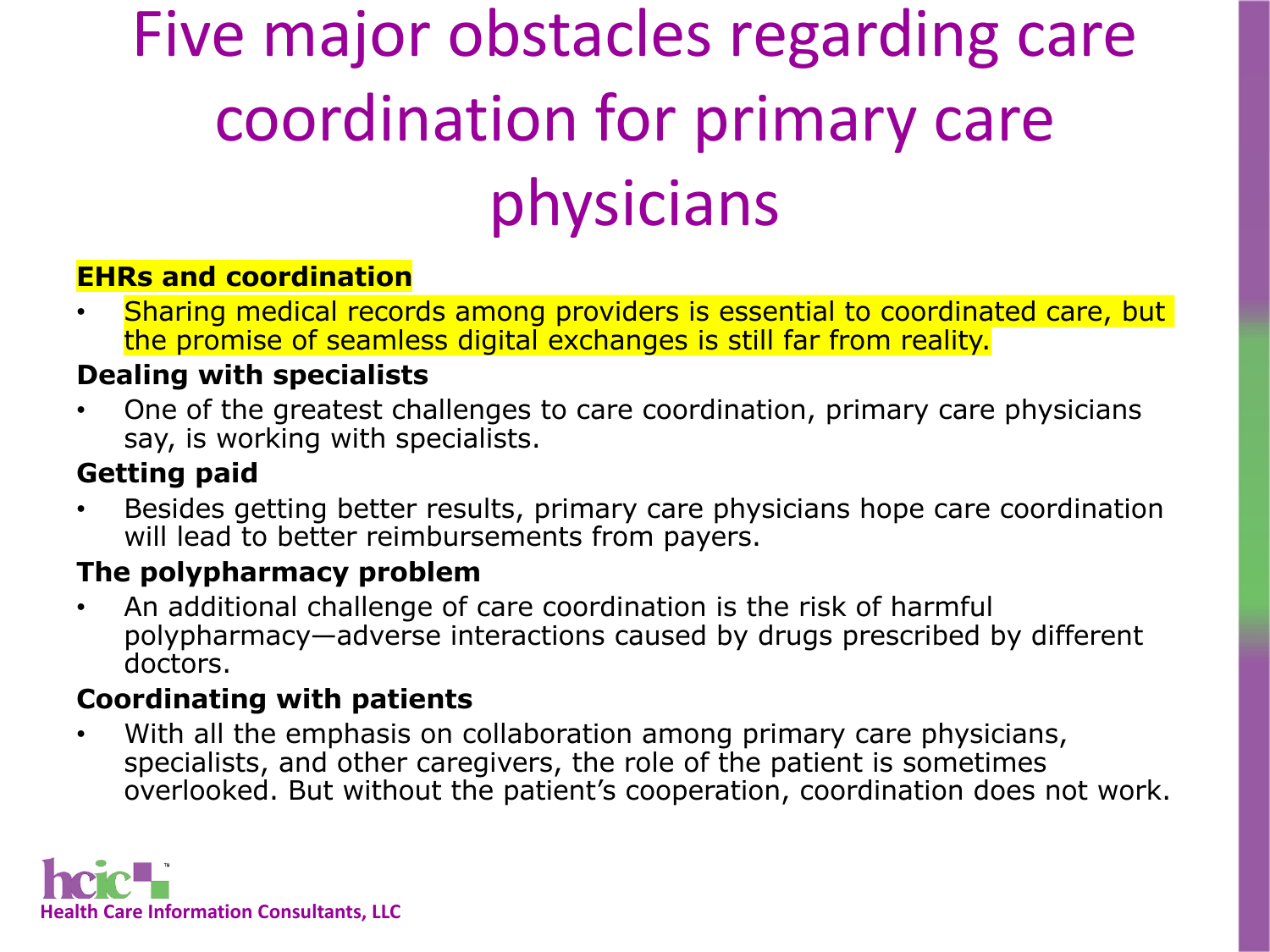## Data from Outside Sources

- In a recent survey from healthcare research firm Black Book, 41% of hospital medical record administrators report difficulties exchanging records with other healthcare providers and 25% say they are unable to integrate into their EHRs any patient information received electronically from outside sources.
- The problem is particularly acute for independent primary care doctors, who are less likely to be tied into larger integrated networks. "Physician groups continue to lack the financial and technical expertise to adopt complex EHRs, which are compulsory to attain higher reimbursements by public and private payers," according to Black Book.

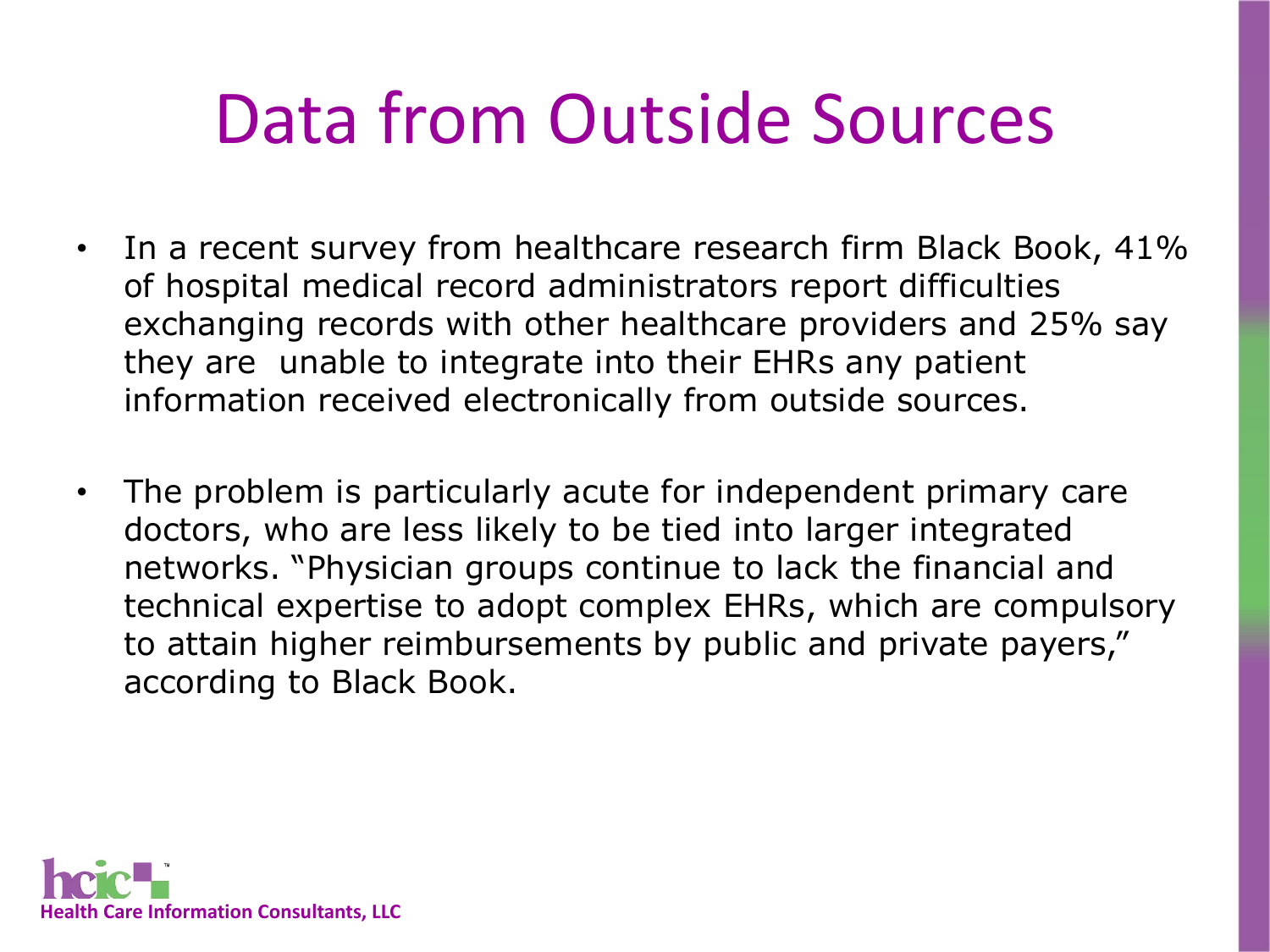# New Opportunities

- May 23, 2016 SSM Health, a St. Louis-based healthcare system, has launched the National Record Locator Service in efforts to improve care coordination through more comprehensive EHR interoperability measures.
- Following the launch, 10,000 SSM Health clinicians in Illinois, Missouri, and Oklahoma have gained access to the National Record Locator Service's healthcare information network, which includes 2 billion patient interactions for approximately 140 million patients.
- "When a patient arrives in one of our emergency departments, urgent care clinics or physician's offices, Surescripts National Record Locator Service enables the care team to access valuable clinical information from other providers who have previously treated the patient, regardless of where they received care or the electronic health record software used," said Richard Vaughn, MD, Chief Medical Information Officer for SSM Health.

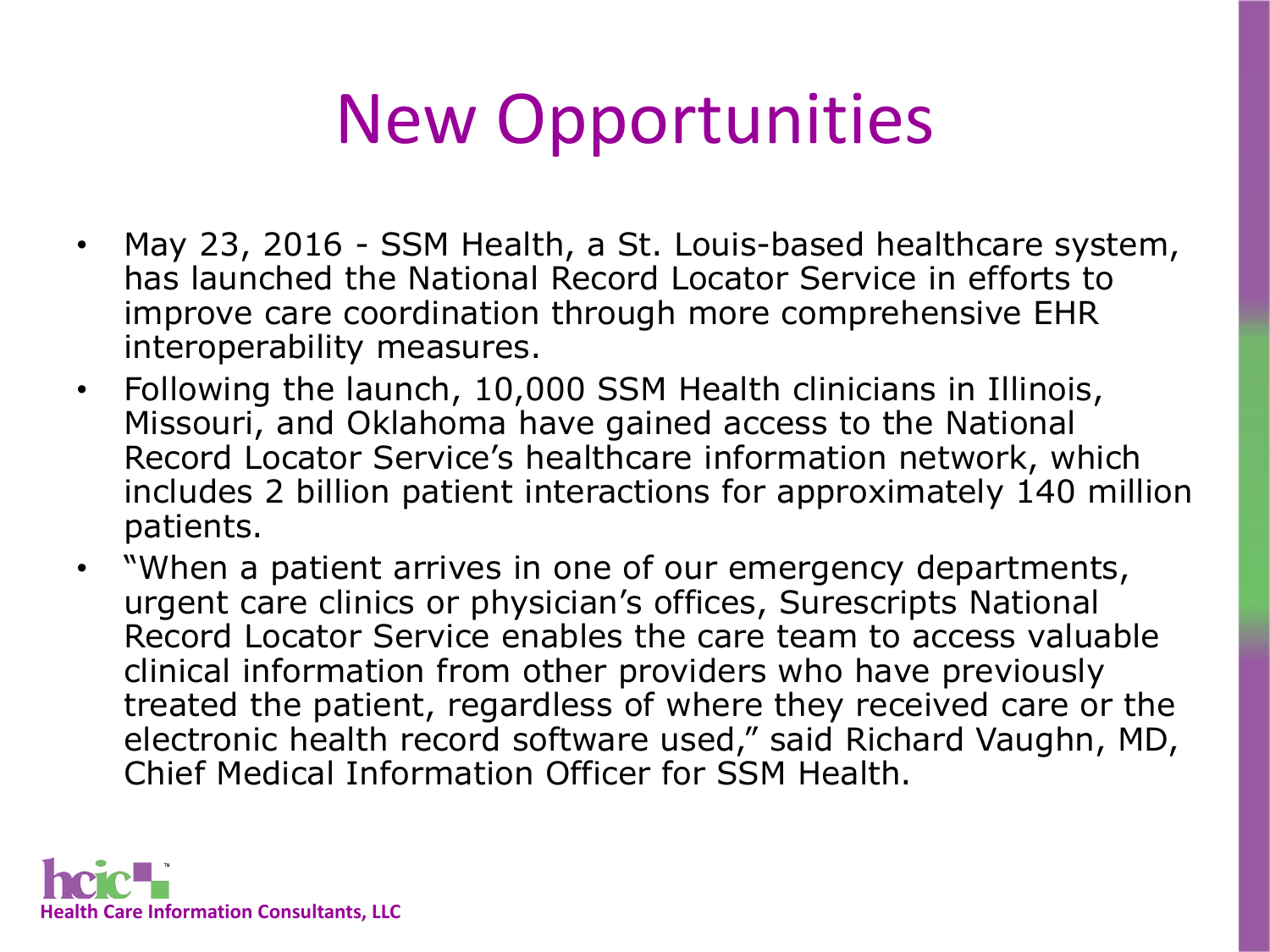### Same Old Challenges – Here's Just One

- Throughout the health care industry, the failure to correctly **identify patients** continues to lead to major **patient** safety events. Wrong-**patient** errors can occur in virtually all stages of diagnosis and treatment.
- Many industry leaders agree that achieving interoperability is one reason why it is time to move to a **national patient identifier**
- To make exchanges of healthcare information today, we have to rely on an imprecise method of matching multiple demographic elements in a patient's profile in the hopes of getting an overall match.
- Even if we ignore the very real possibility of misspelling a patient's name, there are many permutations:
	- Full names vs. nicknames Pat Smith vs Patricia Smith
	- Middle names and initials Patricia Smith vs. Patricia A Smith vs. Patricia Ann Smith
	- Hyphenated names and names with apostrophes There are entirely too many permutations of Patricia Smith-O'Malley's last name!

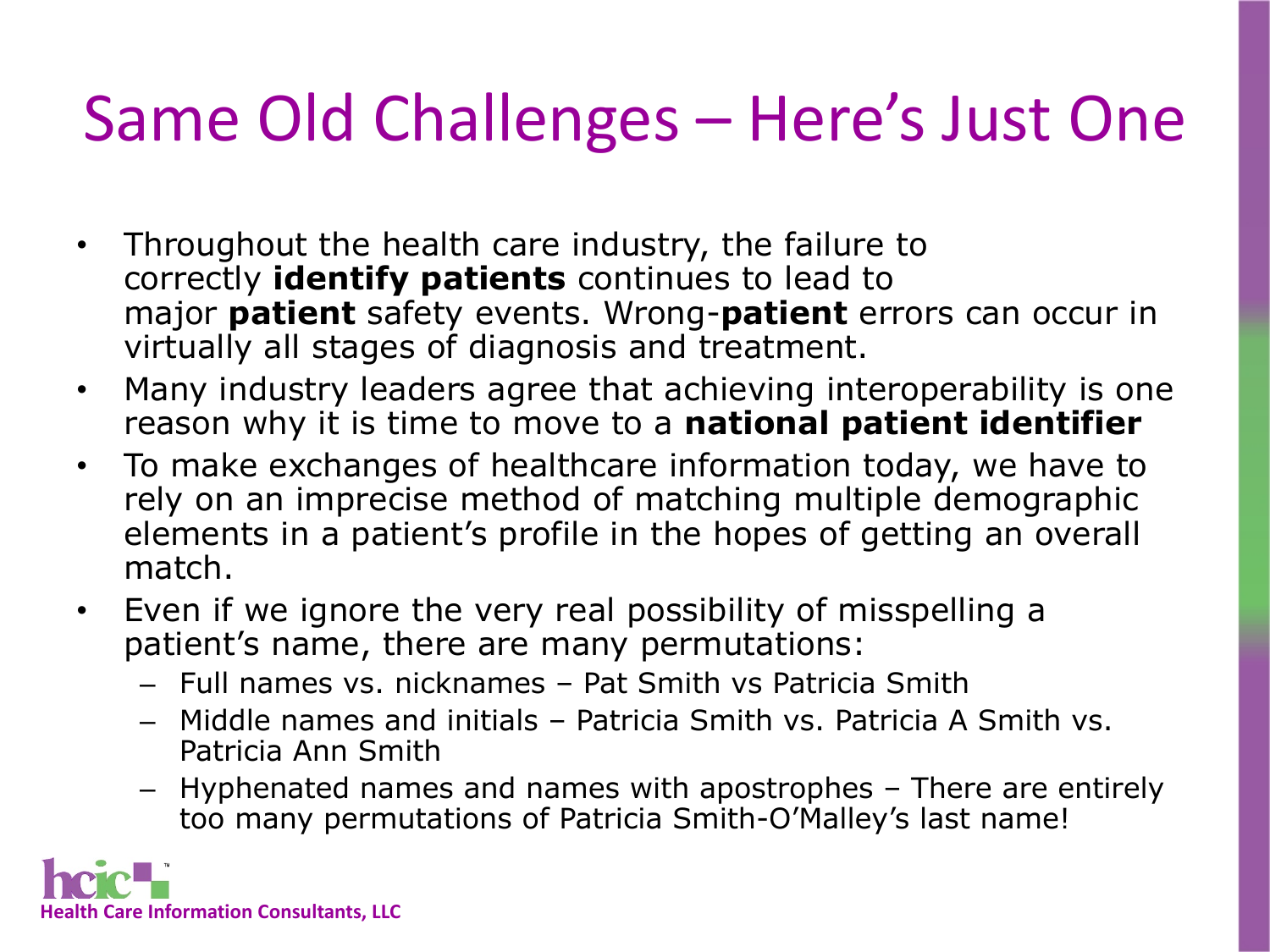# Big Problem

- According to a recent [AHIMA survey,](http://journal.ahima.org/2016/01/06/survey-patient-matching-problems-routine-in-healthcare/) more than half of [health IT](https://hitconsultant.net/category/health-it/) management professionals regularly work on fixing problems with patient matching and duplicate patient records
- Kaiser Permanente, an organization with a strong managed data quality program, reported that when it attempted to match up records from within the same region (each of their 17 regions have separately implemented the same EHR) they have a success rate of 90%. When they attempted the same match with records from one of the other regions the match rate fell to 50%. If an institution with the same data policies and systems can only match patients 50% of the time, imagine the challenge that a regional health information exchange would face, trying to make matches between EHRs of different vendors, from organizations with different data management policies.

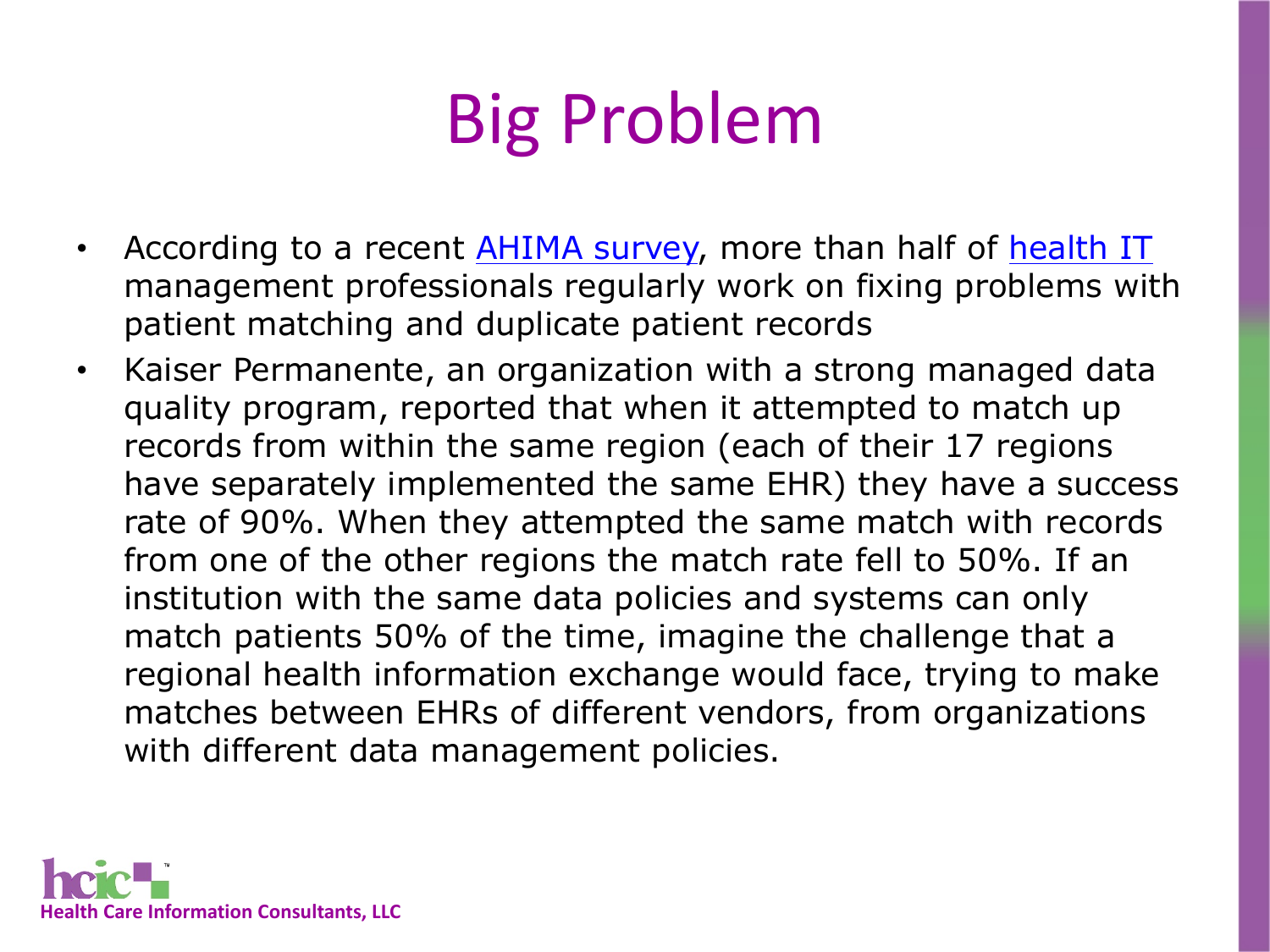### **Traditional Enterprise Master Patient Index**

- An Enterprise Master Patient Index (EMPI) is a patient identity management database and software suite that allows patients from many systems to be related to each other under a single identity. They facilitate two key factors that are critical for successful patient care:
	- Accurate identification and reconciliation of duplicated patient accounts
	- Managing a crosswalk of patients from multiple systems
- As records are added to the EMPI a complex matching algorithm is used to determine if this patient already exists in the database.

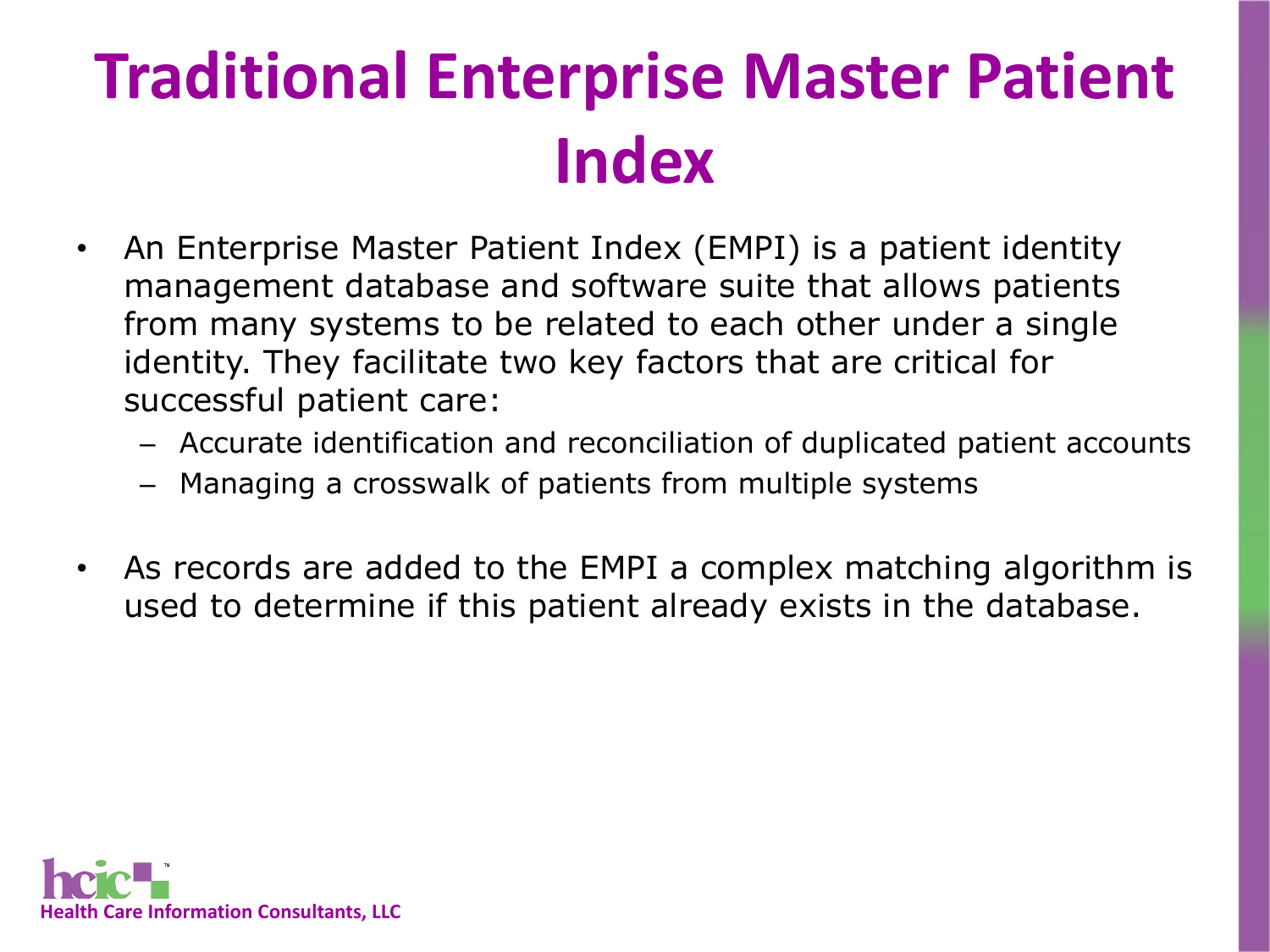## Our Problem

- The level of patient duplication in our system databases is growing rapidly with our expansion.
	- Over the past few months, patient merge requests have become our number one help desk request. The clinical data migrations into the enterprise patient data base have caused an explosion of duplicate medical records. This is due to patient crossover in the many practices in our region.
	- AnalysisThe diagnostic testing centers
	- Mistakes will be made using a manual patient merging process. These mistakes would not only be costly from a time/revenue perspective but could also be catastrophic if they lead to malpractice.

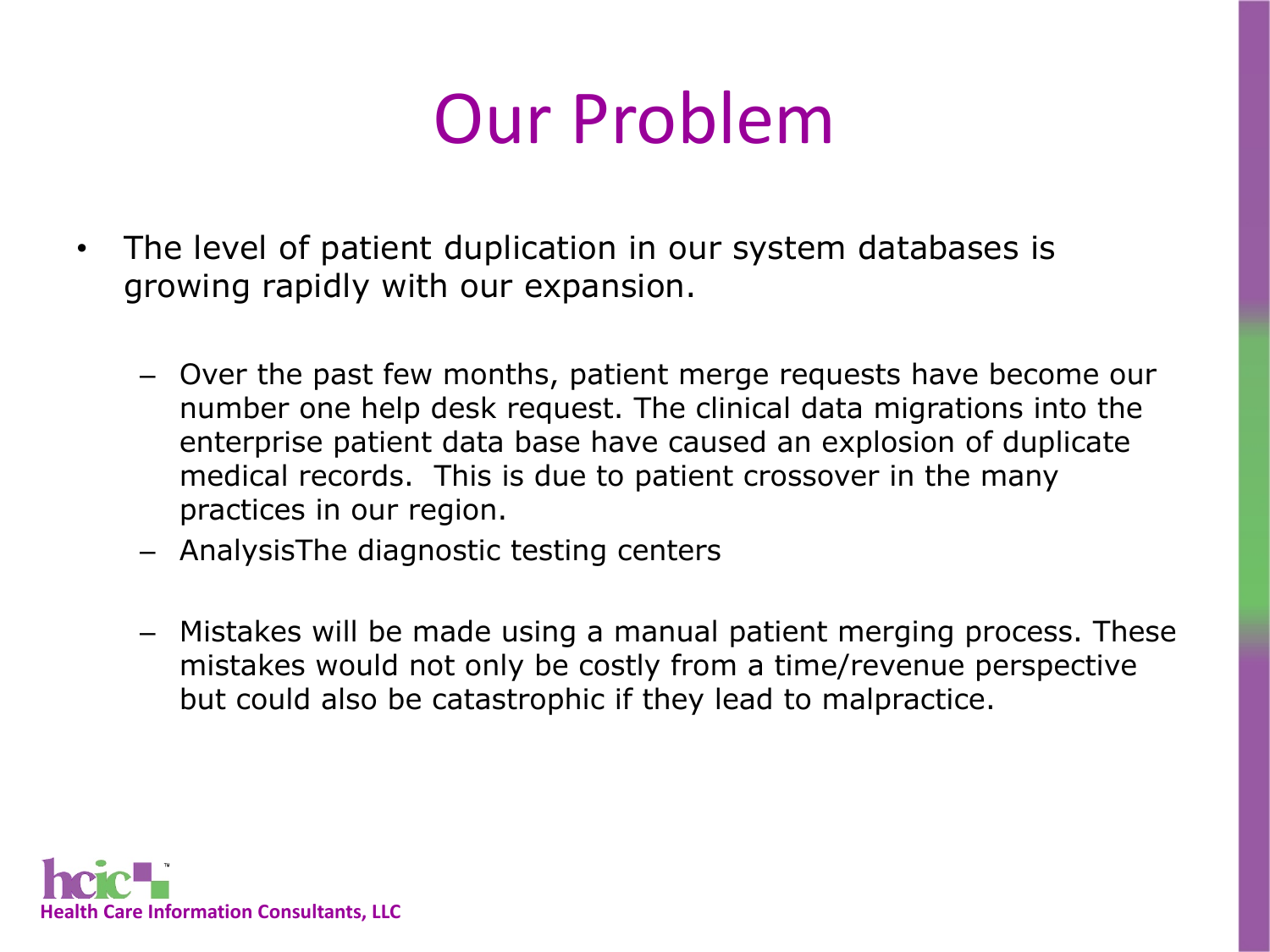# How Could this Happen

- Growing Ambulatory Health Organization
- Merger and Acquisition growth with a practice integration strategy that includes a single EMR platform – Data Migrations
- Fast and wide spread growth has weakened some of the critical schedule and registration processes leading to more duplication of patient records

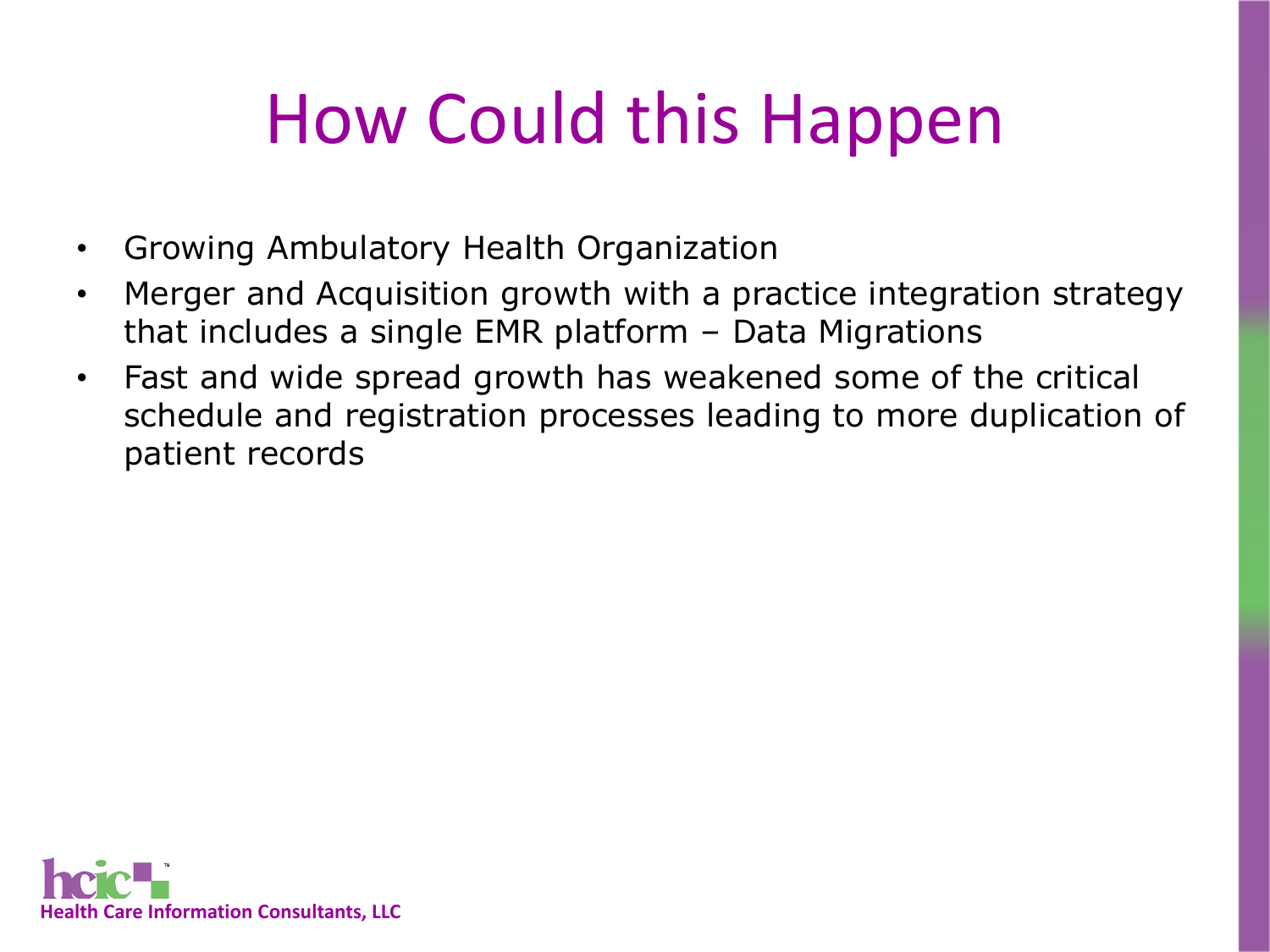## Case Study

• Company X is a growing provider in multiple states with limited or <mark>no existing</mark><br>medical records function</mark>. Care is delivered through a network of Labs, Patient Care<br>Centers, Perinatal testing and imaging centers. Compan that require solutions that can quickly be deployed to help them overcome the existing MPI integrity issues with limited sophistication to correctly identify and resolve duplicate patient records. Company X expects to double in size over the next 18 months, further straining the existing costly and manual effort required to identify and resolve duplicate patient records.

As a result:

- 1. Duplicate patient records affect patient safety, patient service, and the financial revenue cycle across the delivery network.
	- Company X wants to recognize patients at all points of service.
- 2. Care centers refer patients to internal labs which represent an easy entry point for duplication.
	- Company X wants to improve quality of care by accurately locating and linking demographic information
- 3. The business case and return on acquisition could be under reported without timely onboarding and validated patient index.
	- Company X wants to build a foundation for growth with a highly scalable solution
- Company X has identified Verato to provide match and link services to help detect and merge all duplicate patient records within the EMR.

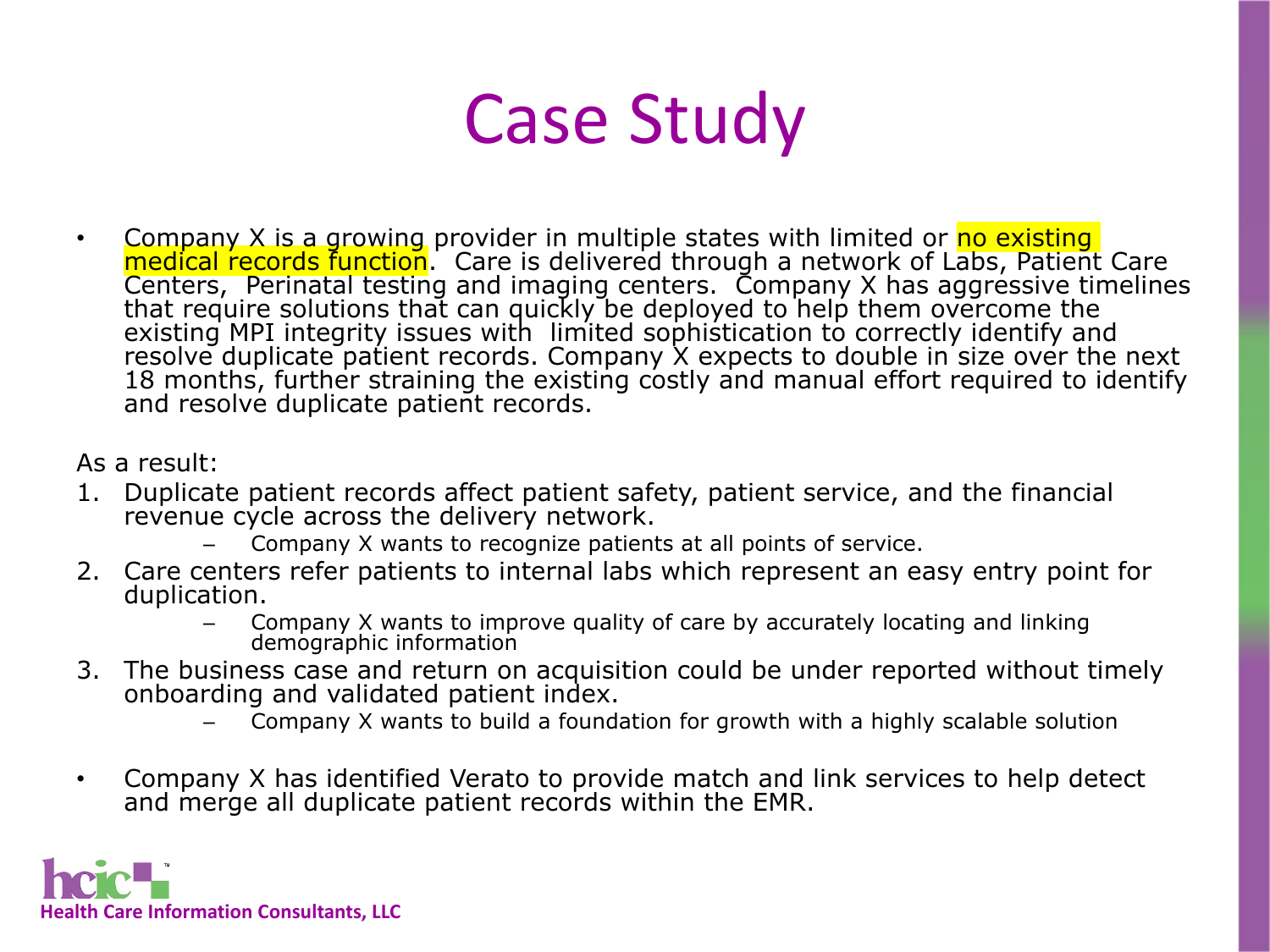# Why Referential Matching?

- Up to 98% match precision without tuning or governance
	- Referential Matching delivers up to 98% match rates without any tuning and despite low quality data
- 2.4x lower Total Cost of Ownership
	- Cloud based. No tuning. Less data governance, data stewardship, and data cleansing
	- Simpler operation, no maintenance and continually upgraded
	- No hardware, additional software or costly consulting projects.
- Modern Design Built from the Ground Up
	- Plug in using modern API architecture
	- Big Data & Cloud supported
	- Works with Biometric partners like, RightPatient

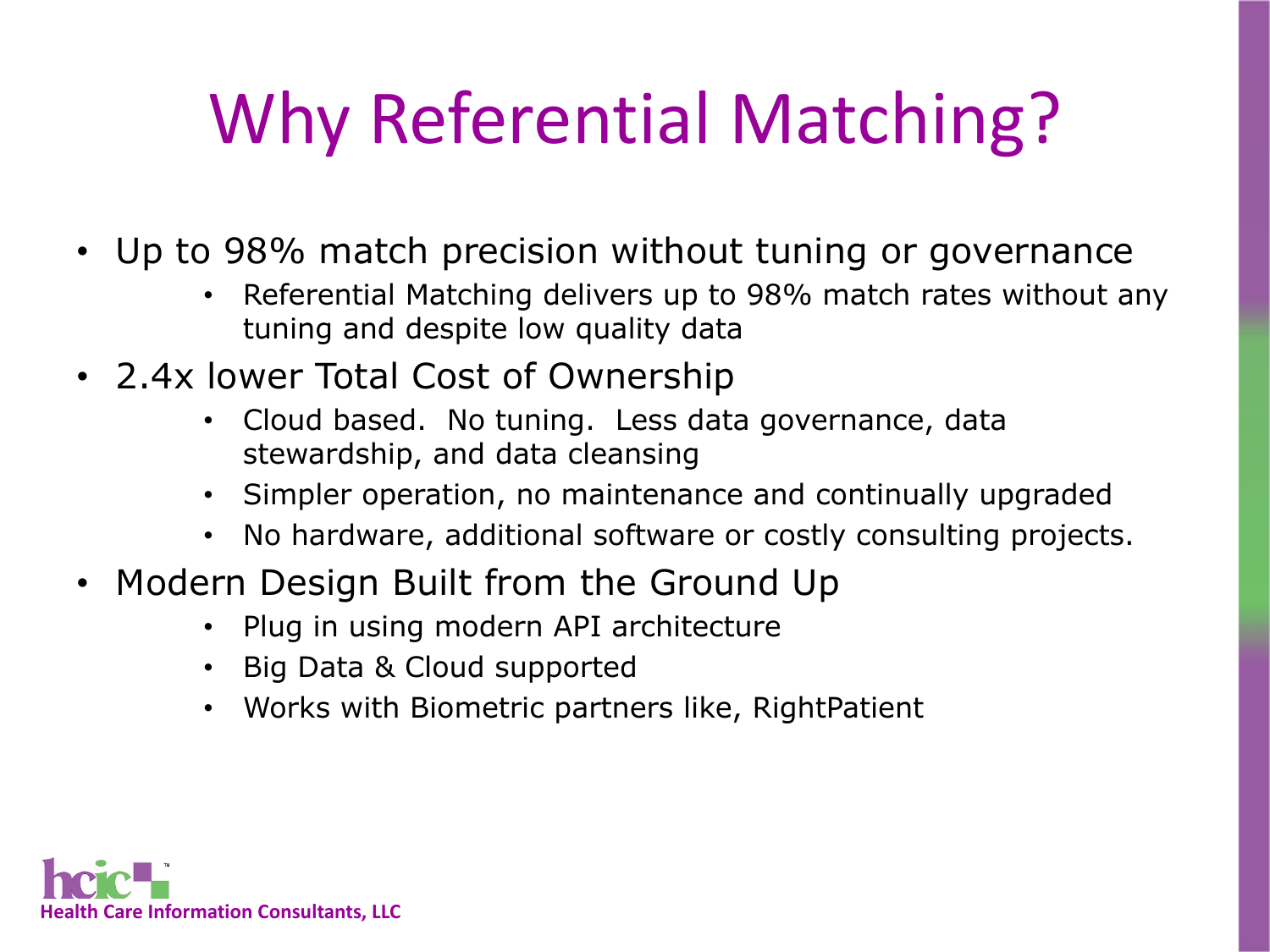#### Supporting Use Cases

|                        | <b>Data Migration</b><br>Provides a clean identity dimension to all<br>transactional and clinical systems.<br>Identity data quality gaps and new<br>business rules for agile transformations<br>Develop a repeatable approach with<br>existing technology | <b>Mergers &amp; Acquisitions</b><br>Establish agile pre-merger analysis and<br>efficient post merger integration<br>Support data collection, migration and<br>consolidation<br>Overcome rigid technology operations<br>Quickly discover patient overlap<br>$\bullet$ |
|------------------------|-----------------------------------------------------------------------------------------------------------------------------------------------------------------------------------------------------------------------------------------------------------|-----------------------------------------------------------------------------------------------------------------------------------------------------------------------------------------------------------------------------------------------------------------------|
| $\bullet$<br>$\bullet$ | <b>Schedule &amp; Registration</b><br>Accurately ID and maintain unique patient<br>records using verified demographics<br>Improve efficiency and accuracy in<br>submitting claims and bills.<br>Reduce medical ID fraud                                   | <b>Analytics</b><br>Identify and close care gaps, KPIs and<br>other dashboard metrics<br>Improve performance measures,<br>wellness and overall patient<br>outcomes<br>Reduce "lost to follow-up" and<br>$\bullet$<br>support drive predictive population<br>health    |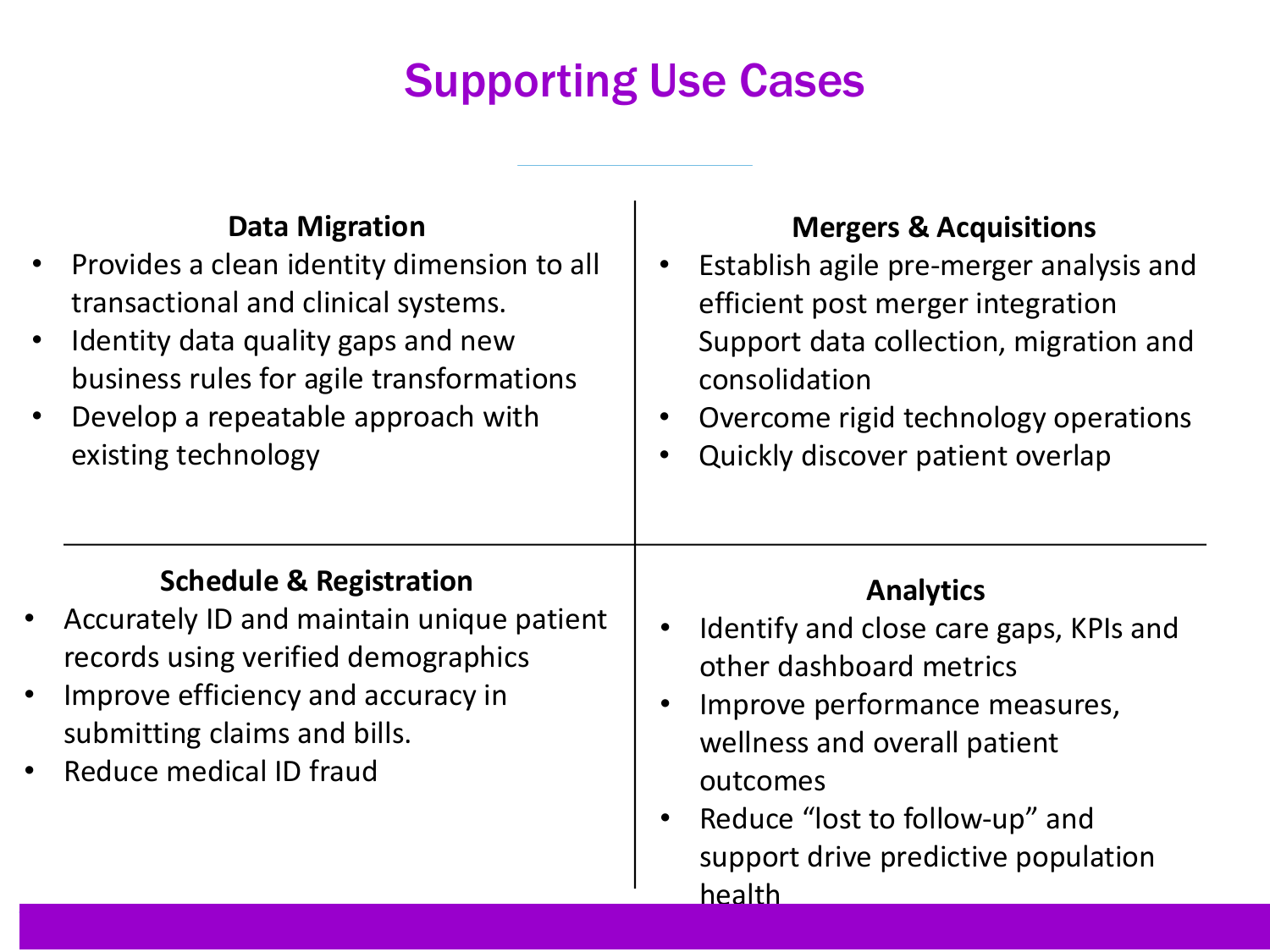#### Supporting Use Cases

| $\bullet$<br>$\bullet$ | <b>Integrated Delivery</b><br>Positive Patient ID on all applications such<br>as lab, radiology imaging and fertility EMR<br>Plan for interoperability and health<br>information exchange | <b>Patient Safety &amp; Security</b><br>Improved Patient experience with<br>reduced likelihood that patient portal<br>access with be granted to the wrong<br>patient record<br>Improved Patient experience across<br>transactional & clinical systems. |
|------------------------|-------------------------------------------------------------------------------------------------------------------------------------------------------------------------------------------|--------------------------------------------------------------------------------------------------------------------------------------------------------------------------------------------------------------------------------------------------------|
|                        |                                                                                                                                                                                           |                                                                                                                                                                                                                                                        |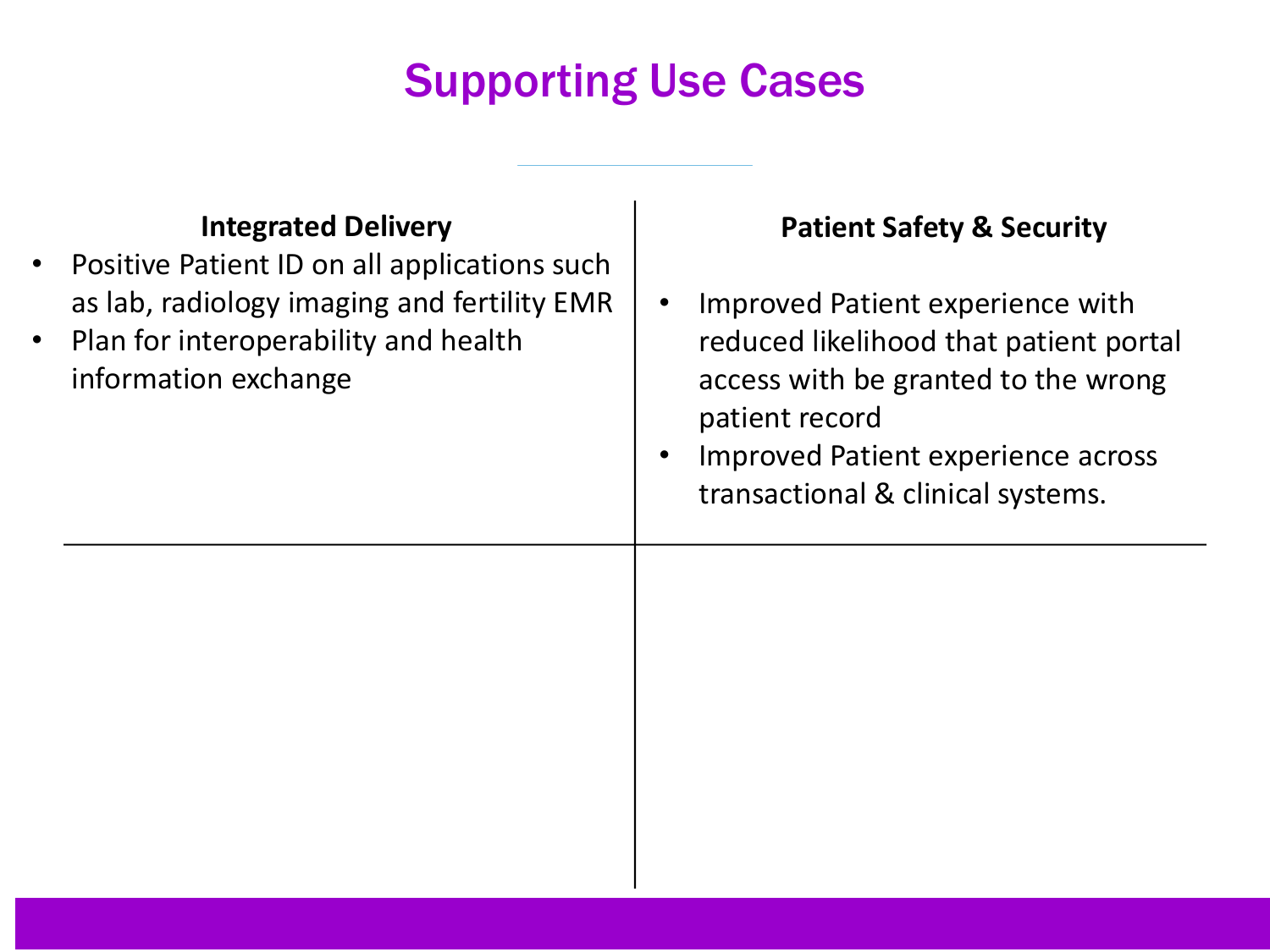#### **CLOUD-BASED – Quick deployments and no application maintenance required.**

Company X Women's Health can quickly "plug in" to leverage Verato to invoke identity with technology Company X WH already uses. Verato manages the cloud service with development and innovation "sprints" that releases regul upgrade. Our modern APIs allow for quick integration with any IT solution from any vendor including your<br>Integration Engine (Corepoint) and EHR (eClinicalWorks).

#### **Pre-populated - Demographic data supports existing and future markets served by Company X**

Nationwide coverage up to 98% of the adult population with as much as 30 years of historical demographic attributes. Company X can grow and still link patient identities to the extensive identities contained within Verato to overcome geographic boundaries and newly acquired practices.

#### **PRE-TUNED - A totally new matching approach that doesn't need tuning or stewardship as you load new data sources.**

No Workbench configuration console or User Interface required so Company X can leverage the continuously updated demographic data without adding costly and manual records management to incorporate the onboarding of new sources as Company X engages in new business relationships.

#### **PROVEN – WIDELY USED PLATFORM TO IDENTITY PATIENTS**

Customers like **CRISP, Northwell Health, Healthix, New York eHealth Collaborative and San Diego Health Connect** have deployed Verato to reduce costs, improve data quality and improve match accuracy within complex heterogeneous environments.

#### **SECURE - Completely protected. Cloud-powered security.**

Verato is HITRUST certified and HIPAA compliant. Verato has met the rigorous administrative, physical, and technical security standards of our premier healthcare clients such as **Intermountain Health, UPMC, Mission Health, VA and UHC**. Verato never comingles your data. You simply provide demographic identity data for your patients—strictly for matching purposes—which is kept in a secure, private client environment.